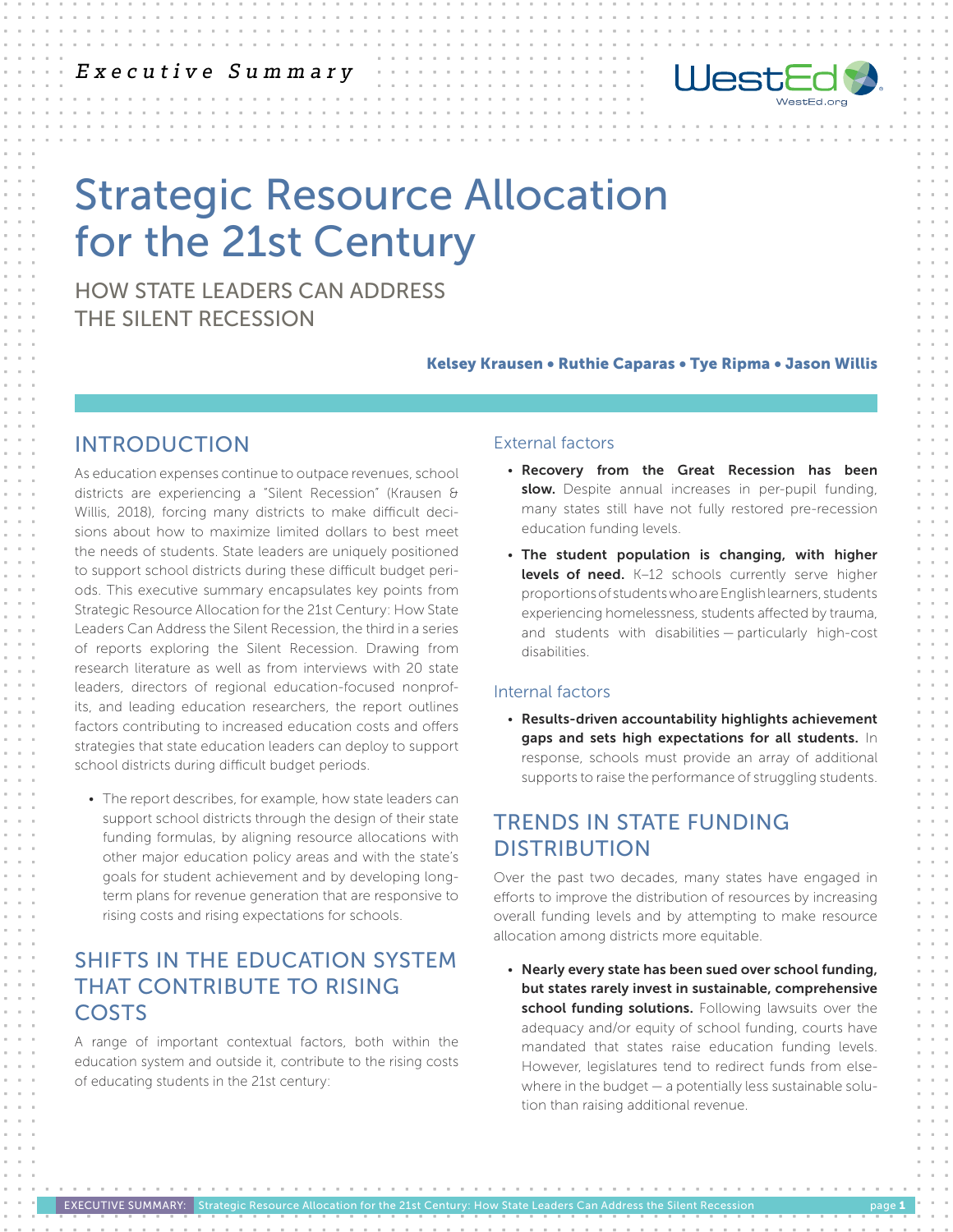

• States have a role in determining not just how much funding is allocated per pupil, but also how well the funding is used. Most states now distribute K–12 education funds through foundation formulas, but specific features of funding formulas can affect how equitably and effectively schools use their funds. In addition, state education agencies (SEAs) can provide guidance and technical assistance to help school districts improve the effectiveness of their resource allocation.

## RESOURCE ALLOCATION STRATEGIES IN BUDGET AREAS WITH EXTREME COST PRESSURES

State education leaders and other education experts interviewed for this report described the following state-level strategies for helping districts mitigate some of the most severe education cost pressures.

#### Special education

Although districts must provide all necessary supports for educating students with disabilities, regardless of cost, states can help districts provide these services in a more cost-effective manner. Some strategies for doing so include the following:

#### Provide technical assistance to school districts

- Help school districts develop a thorough, widespread understanding of the allowable uses and requirements of federal funding for students with disabilities. Alongside their roles as compliance monitors, SEAs can provide technical assistance to help districts improve both program effectiveness and resource allocation. Although various requirements of federal funding may unintentionally hinder the effectiveness of states' and districts' resource allocations, having a more thorough understanding of the funding's flexibilities and limitations may help state and local education leaders reduce these barriers.
- Invest in early interventions. SEAs can provide technical assistance on using state discretionary dollars to fund a multi-tiered system of supports and other initiatives, which can yield a significant return on investment by improving student outcomes and reducing more intensive (and expensive) supports that students might otherwise need later on (Schwartz et al., 2019).

the contract of the contract of the con-

#### Promote regional cost-sharing

• Build systems to promote cost-sharing and cost stability across regions. This strategy can include creating high-cost pools, at either the state or the regional level, to fund services for students with highcost disabilities. In addition, states can build cost-sharing mechanisms to help small and rural school districts which are disproportionately affected by steep special education costs — to benefit from economies of scale.

#### Staff compensation and pensions

The challenge of teacher compensation is twofold: Districts must manage the steeply rising costs of salaries and benefits, and they must find strategies to improve teacher recruitment and retention. States can lead the way in tackling this challenge by redesigning staff compensation structures to both improve their sustainability and maximize their appeal for most of today's teaching workforce, including new teachers.

#### Maximize the appeal of compensation structures

- Create sustainable compensation structures that are attractive to 21st-century school employees. Because today's teachers tend to place a higher value on takehome pay than on retirement benefits (Fitzpatrick, 2015), compensation structures that prioritize salaries may prove more appealing and improve staff retention. As with retirement plans, revising statewide salary schedules can make the distribution of teacher compensation more equitable and more appealing to newer teachers. Conducting periodic market surveys to inform teacher salary rates can help ensure that rates remain competitive.
- Introduce teacher leadership opportunities and career ladders. With teachers citing a lack of advancement opportunity as a top reason for leaving the profession (McFeely, 2018), establishing teacher career ladders and leadership opportunities can improve retention (Booker & Glazerman, 2009).
- Invest in higher education programs and loan forgiveness for incoming teachers. Many states are improving the teacher pipeline by investing in service scholarship or loan forgiveness programs, particularly for high-need positions and hard-to-staff locations and subject areas.

a construction of the construction of the construction of the construction of the construction of the construction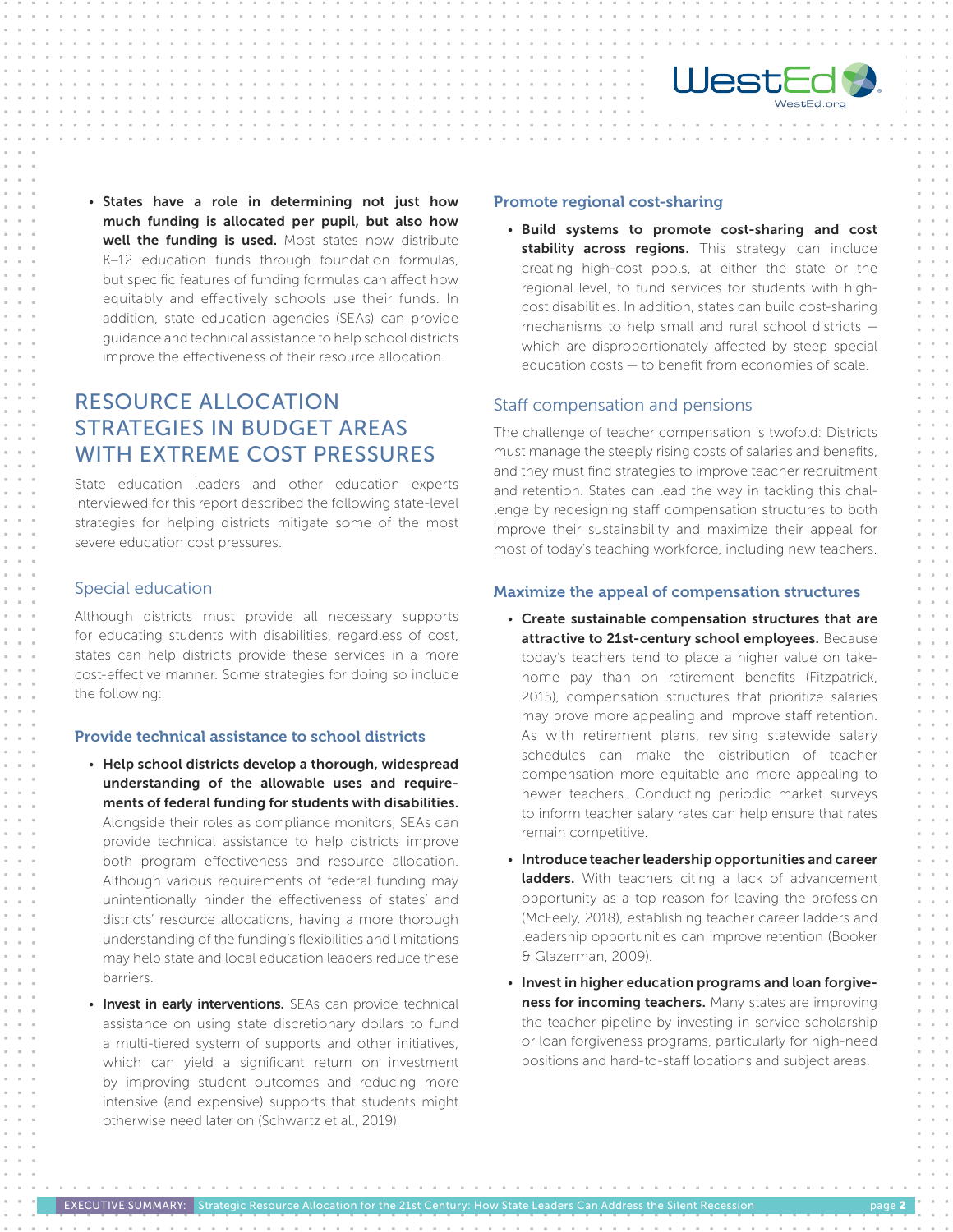

#### Improve the sustainability of retirement plans

- Consider retirement plans that offer more sustainable alternatives to the traditional, defined-benefit pension plans and that offer more flexibility for today's young, more mobile workforce. Cash balance plans, 401(k)-style plans, and hybrid plans may offer promising alternatives.
- Use state funds to gradually reduce the state's pension debt. Without leadership from the state, pension systems' unfunded liabilities will continue to grow, presenting major fiscal risks in the case of a future recession.

## LONG-TERM PLANS FOR REVENUE GENERATION

Although many of the aforementioned strategies may be accomplished by simply reallocating existing education funds, state education leaders also noted the need to generate additional resources for K–12 education and offered strategies to support long-term plans for necessary revenue generation, including the following:

- Make a clear connection between state education funding and revenue generation. By helping policymakers understand the extent of the fiscal pressures that school districts face — including the higher levels of student need and higher expectations placed on schools — state education leaders can help policymakers recognize that to provide adequate funding, states will need to generate additional revenue.
- Identify new revenue sources. Given the difficulty of gaining legislative or voter approval for general tax increases, states may first try to find new, untapped sources of revenue — such as taxes on marijuana sales, casinos, or online retailers — and dedicate these funding streams to education.
- Change the narrative from underfunding to innovation. State education leaders have gained support from lawmakers and other key stakeholders when they focused not just on the current system's underfunding, but on their proposed investments' potential to enhance the education system and improve student outcomes.

EXECUTIVE SUMMARY: Strategic Resource Allocation for the 21st Century: How State Leaders Can Address the Silent Recession

and the contract of the contract of

### **CONCLUSION**

Many SEAs have shifted away from serving solely as a monitor of state funding; increasingly, SEAs also serve as advocates for the strategic deployment of resources to improve student outcomes. Accordingly, state education leaders and lawmakers can collaborate to tackle the complexity of the rising cost pressures that school districts face. By looking to research and other states for innovative strategies and by changing the narrative around education funding, state leaders can create more effective and sustainable education funding systems, enabling school districts to meet the needs of students in the 21st century.